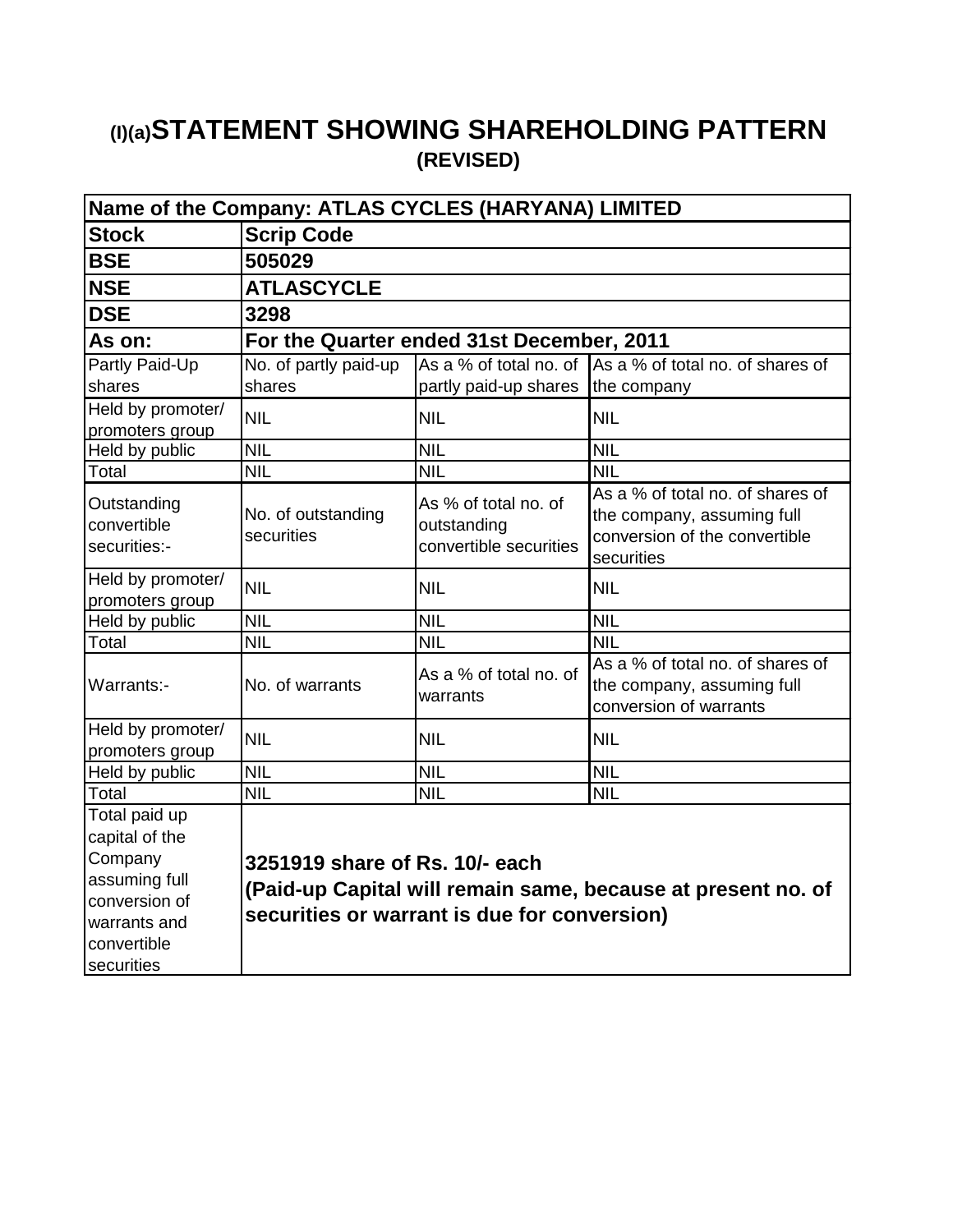| Category          | Number of<br>Category of Shareholder                                                         |                | <b>Total number</b> | Number of shares<br>held in dematerialized | Total shareholding as a percentage<br>of total number of shares |                                                 | Shares Pledged or otherwise<br>encumbered |                            |
|-------------------|----------------------------------------------------------------------------------------------|----------------|---------------------|--------------------------------------------|-----------------------------------------------------------------|-------------------------------------------------|-------------------------------------------|----------------------------|
| Code              |                                                                                              | Shareholders   | of shares           | form                                       | of $(A+B)$                                                      | As a percentage As a percentage of<br>$(A+B+C)$ | Number of<br>shares                       | As a<br>percentage         |
| (1)               | (II)                                                                                         | (III)          | (IV)                | (V)                                        | (VI)                                                            | (VII)                                           | (VIII)                                    | $(IX)=$<br>(VIII)/(IV)*100 |
| (A)               | <b>SHAREHOLDING OF PROMOTER AND PROMOTER GROUP</b>                                           |                |                     |                                            |                                                                 |                                                 |                                           |                            |
| (1)               | Indian                                                                                       |                |                     |                                            |                                                                 |                                                 |                                           |                            |
| (a)               | Individuals/Hindu<br><b>Undivided Family</b>                                                 | 33             | 866823              | 599032                                     | 26.656                                                          | 26.656                                          | 0.000                                     | 0.000                      |
| (b)               | Central Gov/ State Gov.                                                                      | 0              | 0                   | 0                                          | 0.000                                                           | 0.000                                           | 0.000                                     | 0.000                      |
| (c)               | <b>Bodies Corporate</b>                                                                      | 4              | 620616              | 0                                          | 19.085                                                          | 19.085                                          | 0.000                                     | 0.000                      |
| (d)               | Financial Inst./ Banks                                                                       | 0              | 0                   | 0                                          | 0.000                                                           | 0.000                                           | 0.000                                     | 0.000                      |
| (e)               | Any Other (specify)                                                                          | $\mathbf 0$    | 0                   | 0                                          | 0.000                                                           | 0.000                                           | 0.000                                     | 0.000                      |
|                   | SUB-TOTAL (A)(1)                                                                             | 37             | 1487439             | 599032                                     | 45.740                                                          | 45.740                                          | 0.000                                     | 0.000                      |
| (2)               | Foreign                                                                                      |                |                     |                                            |                                                                 |                                                 |                                           |                            |
| (a)               | Individuals (NRI)/<br>Individuals/ Foreign<br>Individuals                                    | 0              | 0                   | 0                                          | 0.000                                                           | 0.000                                           | 0.000                                     | 0.000                      |
| (b)               | <b>Bodies Corporate</b>                                                                      | 0              | $\overline{0}$      | 0                                          | 0.000                                                           | 0.000                                           | 0.000                                     | 0.000                      |
| (c)               | Institutions                                                                                 | $\overline{0}$ | 0                   | $\mathbf 0$                                | 0.000                                                           | 0.000                                           | 0.000                                     | 0.000                      |
| (d)               | Any Other (specify)                                                                          | $\mathbf 0$    | 0                   | 0                                          | 0.000                                                           | 0.000                                           | 0.000                                     | 0.000                      |
|                   | SUB-TOTAL (A)(2)                                                                             | $\mathbf 0$    | $\bf{0}$            | $\bf{0}$                                   | 0.000                                                           | 0.000                                           | 0.000                                     | 0.000                      |
|                   | <b>TOTAL SHAREHOLDING OF</b>                                                                 |                |                     |                                            |                                                                 |                                                 |                                           |                            |
|                   | PROMOTER AND PROMOTER                                                                        | 37             | 1487439             | 599032                                     | 45.740                                                          | 45.740                                          | 0.000                                     | 0.000                      |
|                   | GROUP $(A)=(A)(1)+(A)(2)$                                                                    |                |                     |                                            |                                                                 |                                                 |                                           |                            |
| (B)               | <b>PUBLIC SHAREHOLDING</b>                                                                   |                |                     |                                            |                                                                 |                                                 |                                           |                            |
| (1)               | Institutions                                                                                 |                |                     |                                            |                                                                 |                                                 |                                           |                            |
| (a)               | Mututal Funds/ UTI                                                                           | 2              | 953                 | 0                                          | 0.0293                                                          | 0.0293                                          | N/A                                       | N/A                        |
| (b)               | Financial Inst.                                                                              | $\overline{c}$ | 4416                | 4416                                       | 0.1358                                                          | 0.1358                                          | N/A                                       | N/A                        |
| (c <sub>1</sub> ) | Central Gov/ State Gov.                                                                      | $\overline{0}$ | 0                   | 0                                          | 0.0000                                                          | 0.0000                                          | N/A                                       | N/A                        |
| (d)               | <b>Venture Capital Funds</b>                                                                 | $\mathbf 0$    | $\overline{0}$      | $\mathbf 0$                                | 0.0000                                                          | 0.0000                                          | N/A                                       | N/A                        |
| (e)               | Insurance companies                                                                          | $\mathbf 0$    | 0                   | 0                                          | 0.0000                                                          | 0.0000                                          | N/A                                       | N/A                        |
| (f)               | Foreign Institutional<br>Investors                                                           | $\Omega$       | $\Omega$            | 0                                          | 0.0000                                                          | 0.0000                                          | N/A                                       | N/A                        |
| (g)               | Foreign Venture capital<br>Investors                                                         | 0              | 0                   | 0                                          | 0.0000                                                          | 0.0000                                          | N/A                                       | N/A                        |
| (h)               | Any Other (specify) FDI                                                                      | $\mathbf 0$    | 0                   | 0                                          | 0.0000                                                          | 0.0000                                          | N/A                                       | N/A                        |
|                   | SUB-TOTAL (B)(1)                                                                             | 4              | 5369                | 4416                                       | 0.1651                                                          | 0.1651                                          | N/A                                       | N/A                        |
| (2)               | <b>Non-Institutions</b>                                                                      |                |                     |                                            |                                                                 |                                                 |                                           |                            |
| (a)               | <b>Bodies Corporate</b>                                                                      | 211            | 259337              | 253964                                     | 7.975                                                           | 7.975                                           | N/A                                       | N/A                        |
|                   | Individuals-<br>i. Individual shareholder<br>holding nominal share<br>capital upto Rs. 1 lac | 9190           | 1079429             | 841157                                     | 33.194                                                          | 33.194                                          | N/A                                       | N/A                        |
| (b)               | ii. Individual shareholder<br>holding nominal share<br>capital in excess of Rs. 1<br>lac     | 15             | 383948              | 360178                                     | 11.807                                                          | 11.807                                          | N/A                                       | N/A                        |
| (c)               | Any other (specify)<br>Non-Resident Indian /<br><b>OCB</b>                                   | 56             | 9287                | 8935                                       | 0.286                                                           | 0.286                                           | N/A                                       | N/A                        |
| (d)               | Any other (specify)<br><b>Clearing Member</b>                                                | 74             | 27105               | 27105                                      | 0.834                                                           | 0.834                                           | N/A                                       | N/A                        |
| (e)               | Any other (specify)<br>Trust                                                                 |                | 5                   | 5                                          | 0.000                                                           | 0.000                                           | N/A                                       | N/A                        |
|                   | SUB-TOTAL (B)(2)                                                                             | 9547           | 1759111             | 1491344                                    | 54.095                                                          | 54.095                                          | N/A                                       | N/A                        |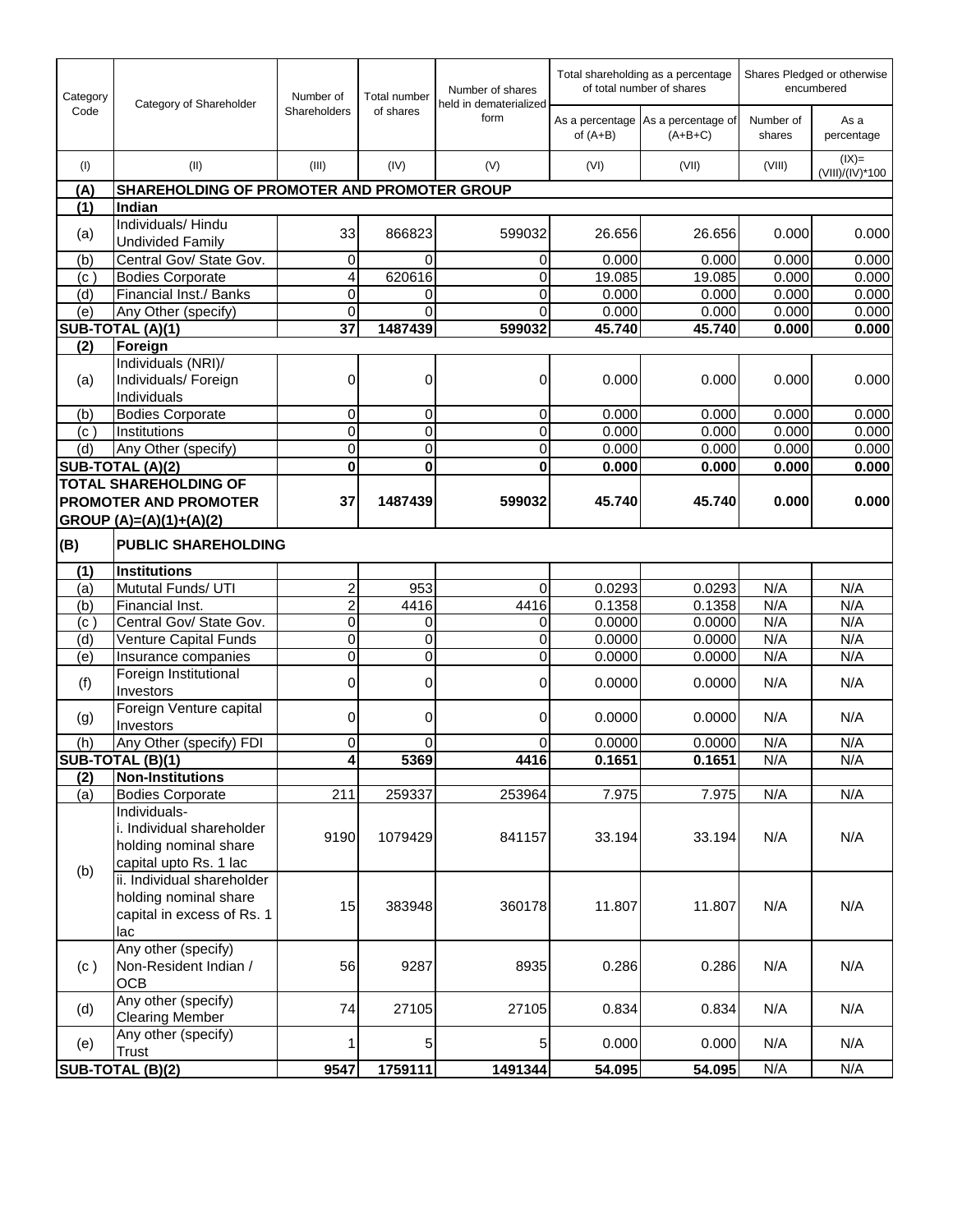| <b>TOTAL PUBLIC</b> | <b>SHAREHOLDING</b><br>$ (B)= (B)(1)+(B)(2)$                                                                                      | 9551 | 1764480 | 1495760 | 54.260 | 54.260 | N/A | N/A |
|---------------------|-----------------------------------------------------------------------------------------------------------------------------------|------|---------|---------|--------|--------|-----|-----|
| (C)                 | SHARES HELD BY CUSTODIANS AND AGAINST WHICH DEP. RECEIPTS HAVE BEEN ISSUED                                                        |      |         |         |        |        |     |     |
| (a)                 | <b>DEPOSITORY</b><br><b>IRECEIPTS</b>                                                                                             |      |         |         |        |        | N/A | N/A |
|                     | SUB-TOTAL (C)(1)                                                                                                                  |      |         |         |        | 0      | N/A | N/A |
|                     | <b>ITOTAL SHARES HELD BY</b><br><b>CUSTODIANS AND AGAINST</b><br><b>WHICH DEP. RECEIPTS HAVE</b><br><b>BEEN ISSUED (C)=(C)(1)</b> | 0    |         |         |        | 0      | N/A | N/A |
|                     | Grand Total $(A) + (B) + (C)$                                                                                                     | 9588 | 3251919 | 2094792 | 100    | 100    | N/A | N/A |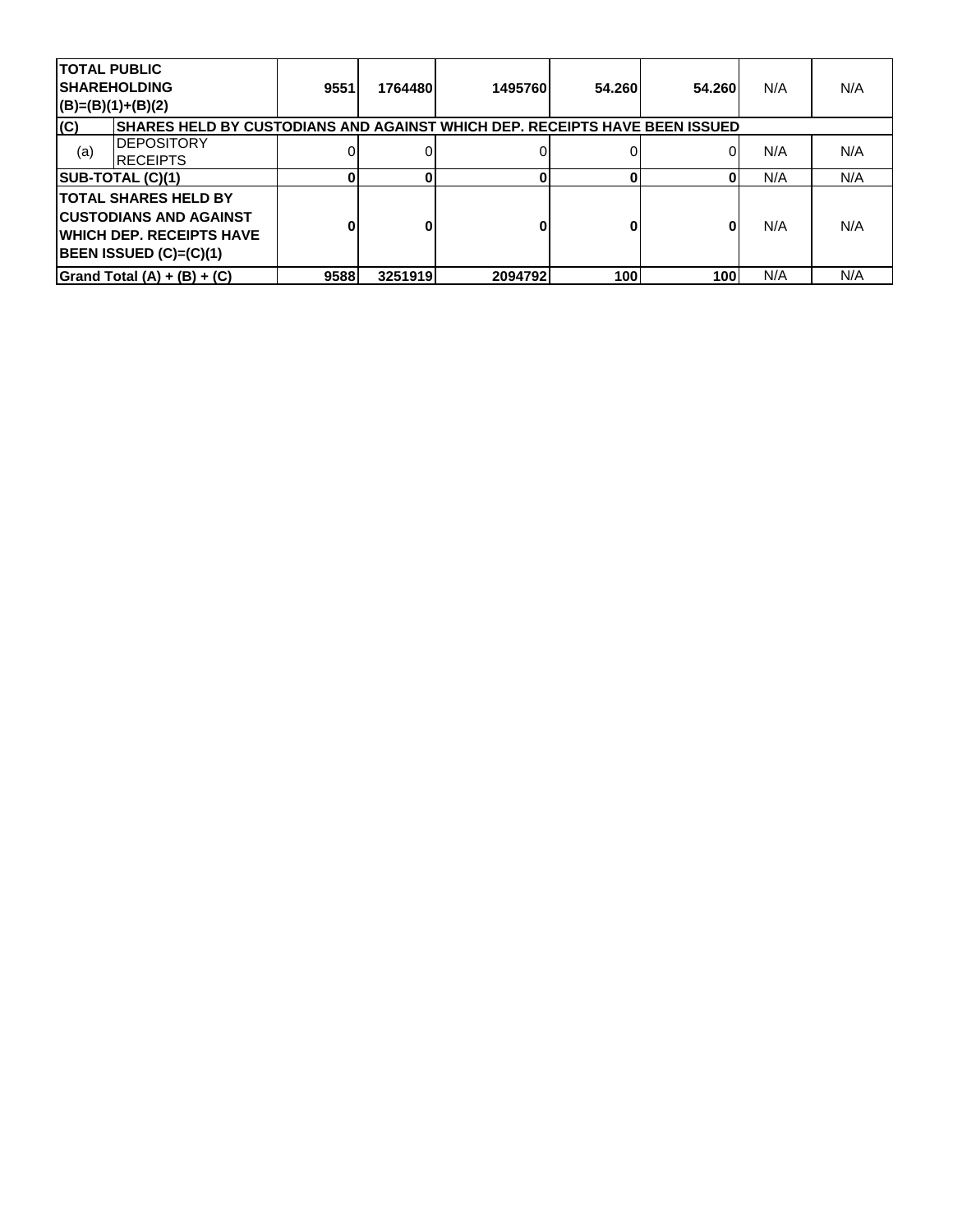#### **(I) (b) Statement showing Shareholding of persons belonging tohte category "Promoter and Promoter Group" As on 31.12.2011**

|                 |                                              | <b>Total shares held</b> |                                      | Shares pledged or otherwise |                            |                                                                |  |
|-----------------|----------------------------------------------|--------------------------|--------------------------------------|-----------------------------|----------------------------|----------------------------------------------------------------|--|
| Sr. No.         | Name of the shareholder                      | <b>Number</b>            | As a % of grand<br>total $(A)+(B)+@$ | No.                         | As a $%$                   | As a % of grand total<br>$(A)+(B+(C)$ of sub-<br>clause (I)(a) |  |
| (1)             | (II)                                         | (III)                    | (IV)                                 | (V)                         | $(VI) = (V)I$<br>(III)*100 | (VIII)                                                         |  |
|                 | <b>INDIVIDUALS (HUF)</b>                     |                          |                                      |                             |                            |                                                                |  |
| $\mathbf{1}$    | <b>SHRI SANJAY KAPUR</b>                     | 116377                   | 3.579                                | $\overline{0}$              | $\Omega$                   | $\boldsymbol{0}$                                               |  |
| $\overline{2}$  | <b>SHRI VIKRAM KAPUR</b>                     | 45534                    | 1.400                                | $\overline{0}$              | $\mathbf 0$                | $\overline{0}$                                                 |  |
| 3               | SHRI VIKRAM KAPUR (HUF)                      | 20660                    | 0.635                                | $\overline{0}$              | $\mathbf 0$                | $\pmb{0}$                                                      |  |
| 4               | <b>SHRI GAUTAM KAPUR</b>                     | 100595                   | 3.093                                | $\overline{0}$              | $\mathbf 0$                | $\pmb{0}$                                                      |  |
| 5               | <b>SHRI GIRISH KAPUR</b>                     | 100130                   | 3.079                                | $\overline{0}$              | $\overline{0}$             | $\overline{0}$                                                 |  |
| $6\phantom{1}6$ | <b>SHRI RAJIV KAPUR</b>                      | 37520                    | 1.154                                | $\overline{0}$              | $\overline{0}$             | $\pmb{0}$                                                      |  |
| $\overline{7}$  | SHRI RAJIV KAPUR (HUF)                       | 52844                    | 1.625                                | $\overline{0}$              | $\mathbf 0$                | $\overline{0}$                                                 |  |
| 8               | SHRI JAI DEV KAPUR                           | 74661                    | 2.296                                | $\overline{0}$              | $\mathbf 0$                | $\overline{0}$                                                 |  |
| $\overline{9}$  | <b>SHRI SALIL KAPUR</b>                      | 353                      | 0.011                                | $\overline{0}$              | $\mathbf 0$                | $\overline{0}$                                                 |  |
| 10              | <b>SHRI ARUN KAPUR</b>                       | 39276                    | 1.208                                | $\overline{0}$              | $\mathbf 0$                | $\overline{0}$                                                 |  |
| 11              | <b>SMT. SARLA KAPUR</b>                      | 40561                    | 1.247                                | $\overline{0}$              | $\overline{0}$             | $\overline{0}$                                                 |  |
| 12              | <b>SMT. NEELY KAPUR</b>                      | 162                      | 0.005                                | $\overline{0}$              | $\mathbf 0$                | $\mathbf 0$                                                    |  |
| 13              | <b>SHRI ANGAD KAPUR</b>                      | 25900                    | 0.796                                | $\mathbf 0$                 | $\overline{0}$             | $\overline{0}$                                                 |  |
| 14              | <b>MS. MEERA KAPUR</b>                       | 11823                    | 0.364                                | $\overline{0}$              | $\overline{0}$             | $\overline{0}$                                                 |  |
| 15              | <b>SMT. BIMLA KAPUR</b>                      | 15695                    | 0.483                                | $\mathbf 0$                 | $\mathbf 0$                | $\overline{0}$                                                 |  |
| 16              | SHRI B. D. KAPUR (HUF)                       | 18119                    | 0.557                                | $\mathbf 0$                 | $\overline{0}$             | $\overline{0}$                                                 |  |
| 17              | <b>MS. MADHU BAWA</b>                        | 1018                     | 0.031                                | $\mathbf 0$                 | $\mathbf 0$                | $\pmb{0}$                                                      |  |
| 18              | <b>SMT. RASHMI KAPUR</b>                     | 478                      | 0.015                                | $\overline{0}$              | $\mathbf 0$                | $\boldsymbol{0}$                                               |  |
| 19              | <b>MS ACHLA BAWA</b>                         | 950                      | 0.029                                | $\mathbf 0$                 | $\mathbf 0$                | $\pmb{0}$                                                      |  |
| 20              | SHRI RAHUL KAPUR                             | 12828                    | 0.394                                | $\mathbf 0$                 | $\mathbf 0$                | $\pmb{0}$                                                      |  |
| 21              | <b>SHRI RISHAV KAPUR</b>                     | 12829                    | 0.395                                | $\mathbf 0$                 | $\overline{0}$             | $\pmb{0}$                                                      |  |
| 22              | RADHIKA KAPUR                                | 11238                    | 0.346                                | $\overline{0}$              | $\mathbf 0$                | $\boldsymbol{0}$                                               |  |
| 23              | <b>BINDU KAPUR</b>                           | 12081                    | 0.372                                | $\overline{0}$              | $\mathbf 0$                | $\boldsymbol{0}$                                               |  |
| 24              | <b>SHRI ABHINAV KAPUR</b>                    | 24350                    | 0.749                                | $\overline{0}$              | $\mathbf 0$                | $\boldsymbol{0}$                                               |  |
| 25              | <b>MALTI MEHRA</b>                           |                          | 0.000                                | $\overline{0}$              | $\mathbf 0$                | $\overline{0}$                                                 |  |
| 26              | <b>SITA KAPUR</b>                            | 2668                     | 0.082                                | $\overline{0}$              | $\mathbf 0$                | $\overline{0}$                                                 |  |
| 27              | <b>SHRI ASHWNI KAPUR</b>                     | 13099                    | 0.403                                | $\overline{0}$              | $\Omega$                   | $\overline{0}$                                                 |  |
| 28              | PRASHANT KAPUR                               | 13099                    | 0.403                                | $\overline{0}$              | $\overline{0}$             | $\overline{0}$                                                 |  |
| 29              | <b>SHAKSHI KAPUR</b>                         | 7635                     | 0.235                                | $\overline{0}$              | $\overline{0}$             | $\overline{0}$                                                 |  |
| 30              | <b>SIDHANT KAPUR</b>                         | 26198                    | 0.806                                | $\overline{0}$              | 0                          | $\overline{0}$                                                 |  |
| 31              | <b>MS RENU KAPUR</b>                         | 1                        | 0.000                                | $\overline{0}$              | 0                          | $\overline{0}$                                                 |  |
| 32              | SHRI JAGDISH KAPUR (HUF)<br><b>BIGGER</b>    | 17224                    | 0.530                                | $\overline{0}$              | 0                          | 0                                                              |  |
| 33              | <b>MS MADHVI MALHOTRA</b>                    | 10916                    | 0.336                                | $\overline{0}$              | $\overline{0}$             | $\overline{0}$                                                 |  |
|                 | <b>BODIES CORPORATE</b>                      |                          |                                      |                             |                            |                                                                |  |
| 34              | JANKIDAS & SONS PVT. LTD.                    | 33532                    | 1.031                                | $\overline{0}$              | 0                          | $\overline{0}$                                                 |  |
| 35              | <b>MILTON CYCLES INDUSTRIES</b><br>PVT. LTD. | 325846                   | 10.020                               | $\overline{0}$              | 01                         | 0                                                              |  |
| 36              | LIMBROSE ENGG. WORKS PVT.<br>LTD.            | 257650                   | 7.923                                | $\overline{0}$              | $\overline{0}$             | 0                                                              |  |
| 37              | CORONA RIM MFG. CO. LTD.                     | 3588                     | 0.110                                | $\overline{0}$              | $\overline{0}$             | 0                                                              |  |
| <b>TOTAL</b>    |                                              | 1487439                  | 45.740 0.000                         |                             | 0.000                      | 0.000                                                          |  |